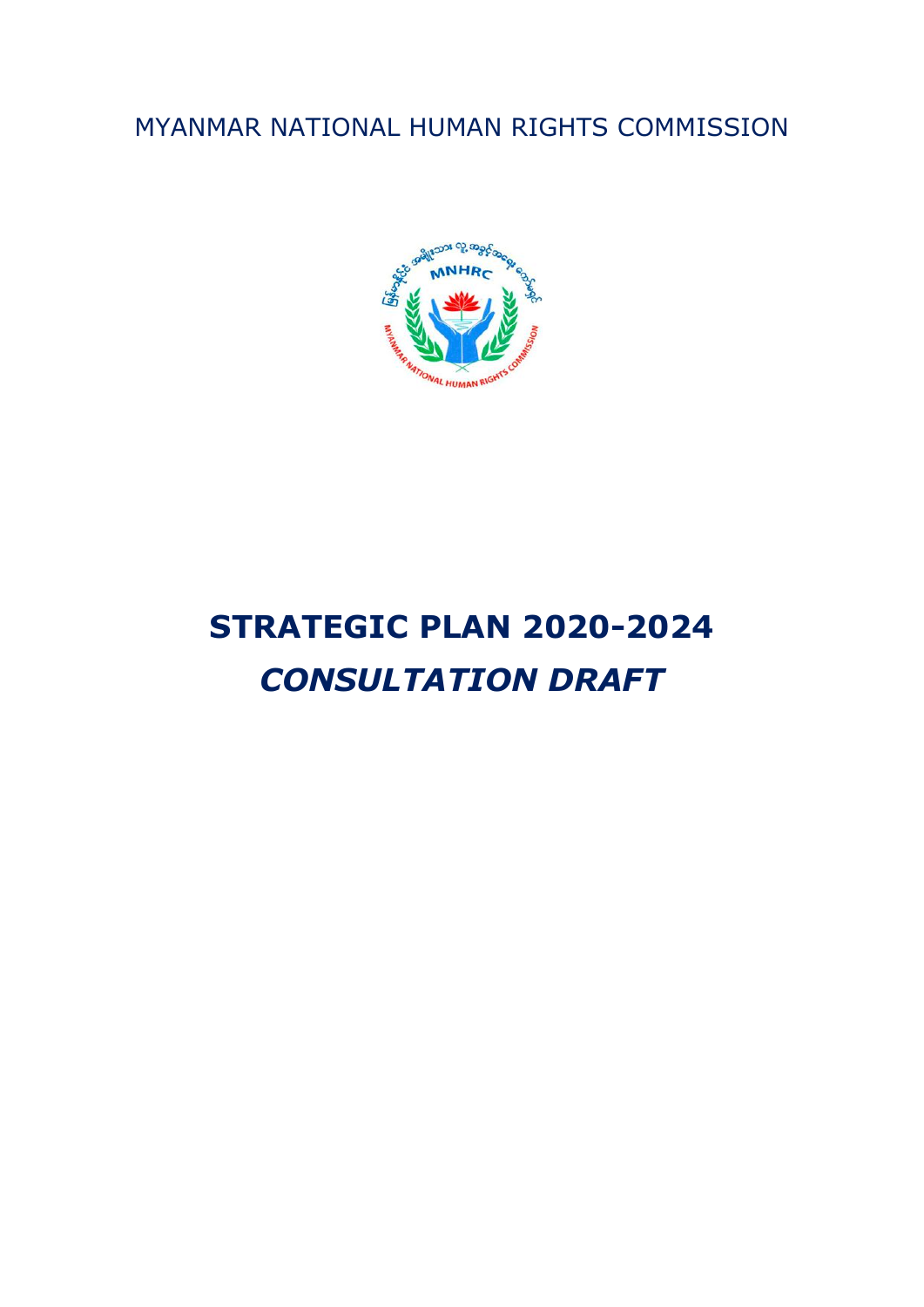#### **CONTENTS**

- 1. Foreword *Chairperson U Win Mra*
- 2. Introduction: Development of the Strategic Plan 2020-2024
- 3. Myanmar National Human Rights Commission: Mandate & Functions Summary of activities 2014-2018
- 4. Current context: SWOT analysis Priority issues
- 5. Vision, Mission, Goals & Plan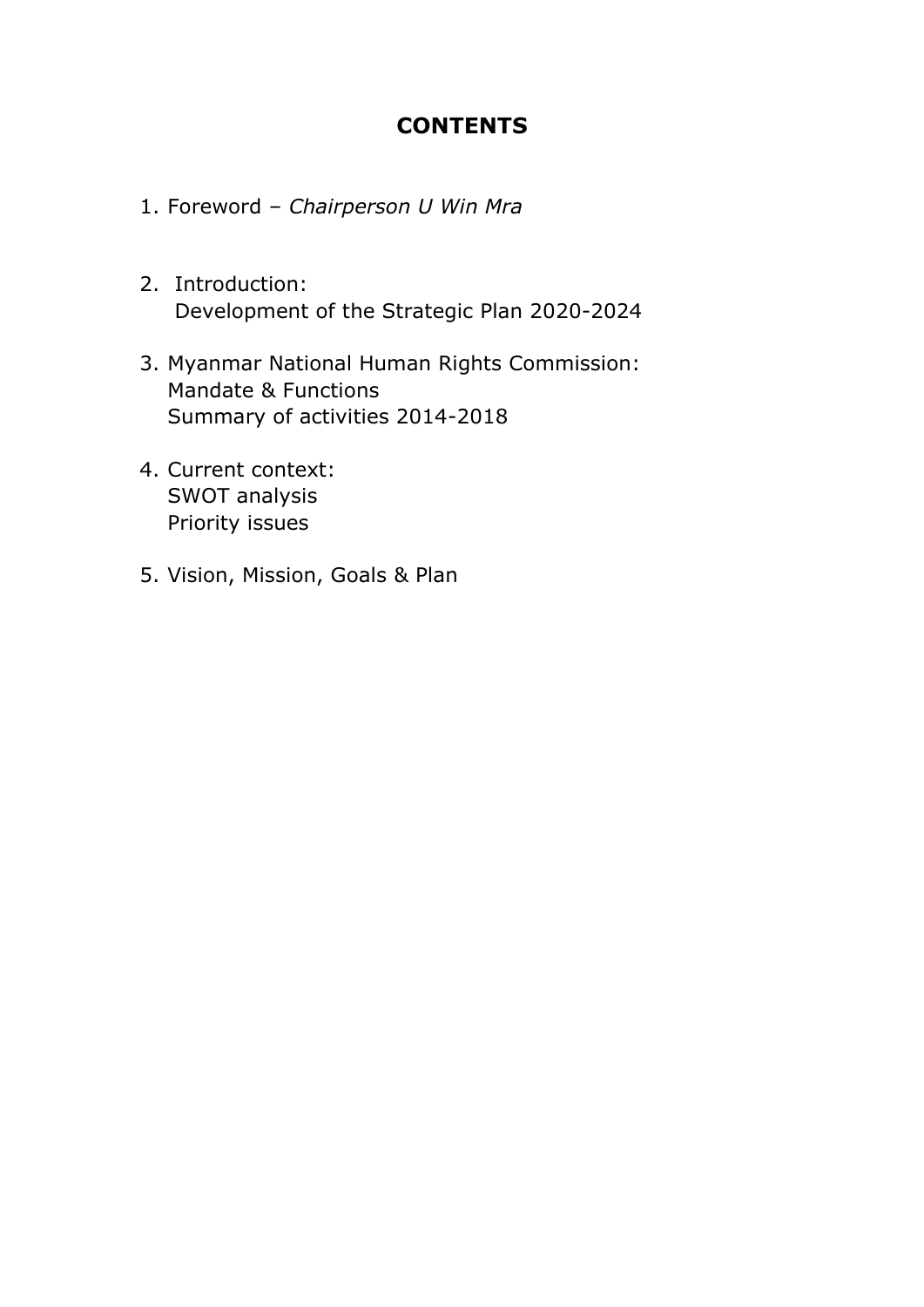### **Foreword**

This is the Commission's Strategic Plan for 2020 - 2024.The First Plan, adopted after the establishment of the Commission by the Government's notification No.34/2011 of 5 September 2011 covered the period from 2014 - 2016.The present Commission was reconstituted by the enabling law on 24 September 2014.

In consonance with the functions spelt out in the mandate of the enabling law, the Commission has endeavoured to the best of its ability to promote and protect the fundamental rights of the citizens of the Republic of the Union of Myanmar.

The Commission also endeavoured to implement the Strategic Plan of the MNHRC for 2014-2016 facilitated by the APF Secretariat based on the following five strategic goals:-

- 1. To increase awareness of and support for human rights
- 2. To assist and encourage parliament and government to ensure that all laws, policies and programs are human rights compliant
- 3. To monitor and investigate human rights violations and assist victims to obtain remedies
- 4. To initiate and encourage the development of human rights law and mechanisms internationally and domestically
- 5. To develop the MNHRC's structures, processes and to train staff so that it is as effective an NHRI as possible

Even after 2016, before the successor plan could be adopted, the Commission assiduously carried out the 2014- 2016 Strategic Plan and was able to positively contribute towards the establishment of the Myanmar Society in which human rights are respected, promoted, protected and fulfilled.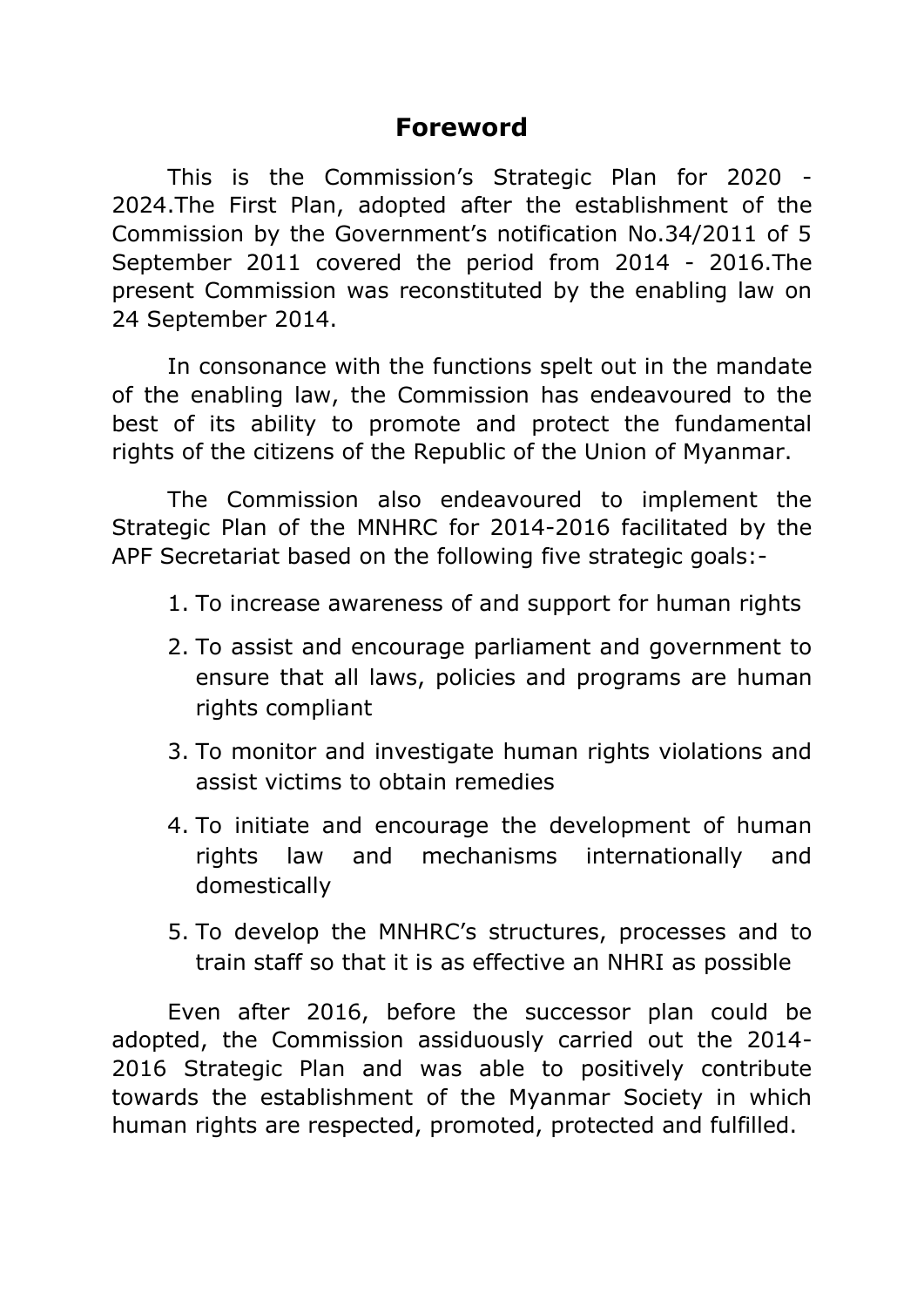In November 2018, the Commission, after consultations with APF, agreed that a Capacity Assessment will provide the Commission with the information needed to further strengthen the MNHRC's promotion and protection of human rights.

The Capacity Assessment was undertaken between Monday 5 and Friday 16 November 2018 facilitated by UNDP, OHCHR and APF. All the Commissioners and the staff members, totalling 86 in all, took part in the assessment.

The Capacity Assessment came up with the recommendations for the Commission to develop a 3-5 year strategic plan with wide consultations, among Commissioners and staff and with external stakeholders, including clear targets of achievement and a transparent process for implementation, monitoring and evaluation.

It is therefore my pleasure now to invite your comments on the Myanmar National Human Rights Commission's draft Strategic Plan 2020-2024 which, when finalised, will serve as a useful guideline in performing the functions for the realization of the goals set forth in the Plan.

> Win Mra Chairperson Myanmar National Human Rights Commission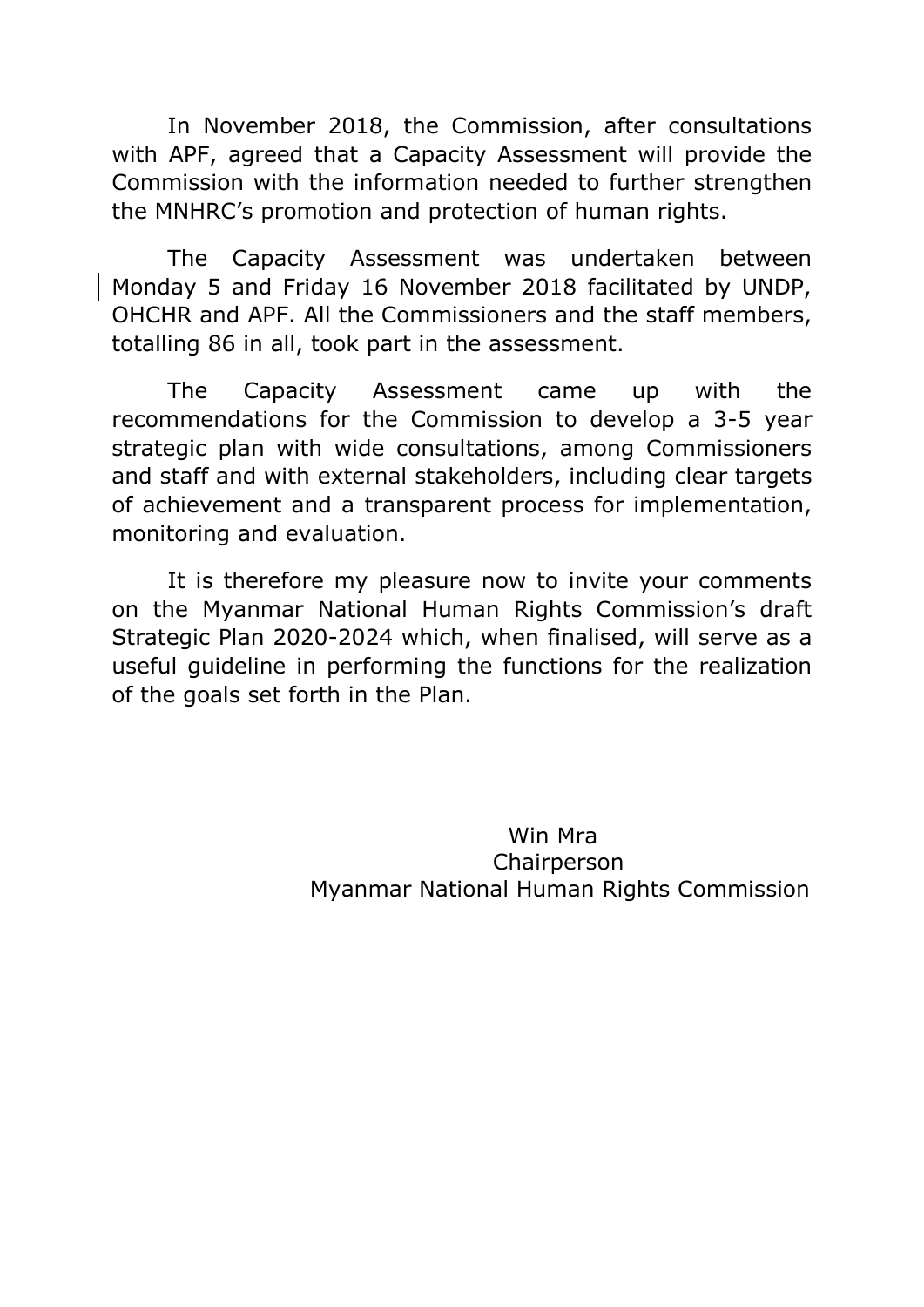## **Introduction:** Development of the Strategic Plan 2020-2024

The strategic planning process undertaken by the MNHRC is based on two principles:

- Good strategic planning involves the whole organisation, enabling each person to contribute her or his views and building an organisation-wide ownership of and commitment to the plan and its implementation.
- Good strategic planning is open to the ideas and concerns of external stakeholders, both recognising their expertise and experience and inviting them to share in developing the future of the organisation.

The MNHRC strategic planning process has three stages:

- 1. development of a draft strategic plan through a participatory process with Commissioners and senior managers
- 2. broad consultation on the draft, internally with all staff and externally with key stakeholders – civil society organisations, government agencies at national and regional levels
- 3. revision of the draft strategic plan and adoption of the final plan and development of the first year's work plan to implement it.

The planning has drawn significantly on the findings and recommendations of the comprehensive capacity assessment that the MNHRC undertook in November 2018.

This Consultation Draft Document represents stage 1 of the strategic planning process. It is being circulated widely seeking comments and suggestions for the MNHRC's 2020-2024 Strategic Plan.

This draft strategic plan sets out the MNHRC's proposed Vision and Mission Statement. It identifies six Goals. Each goal has one or more objectives, identifies strategic interventions (major initiatives), target groups, activities and indicators. The final plan, taking account of the consultations, will include more specific timelines.

Annual work plans will be developed, the first for 2020 immediately following the finalisation of this strategic plan.

#### **Consultations**

The MNHRC welcomes your comments and suggestions on the goals, objectives, strategic interventions, the targets identified and the activities and indicators.

Do you agree with them? How can they be improved? What would you add? What would you delete?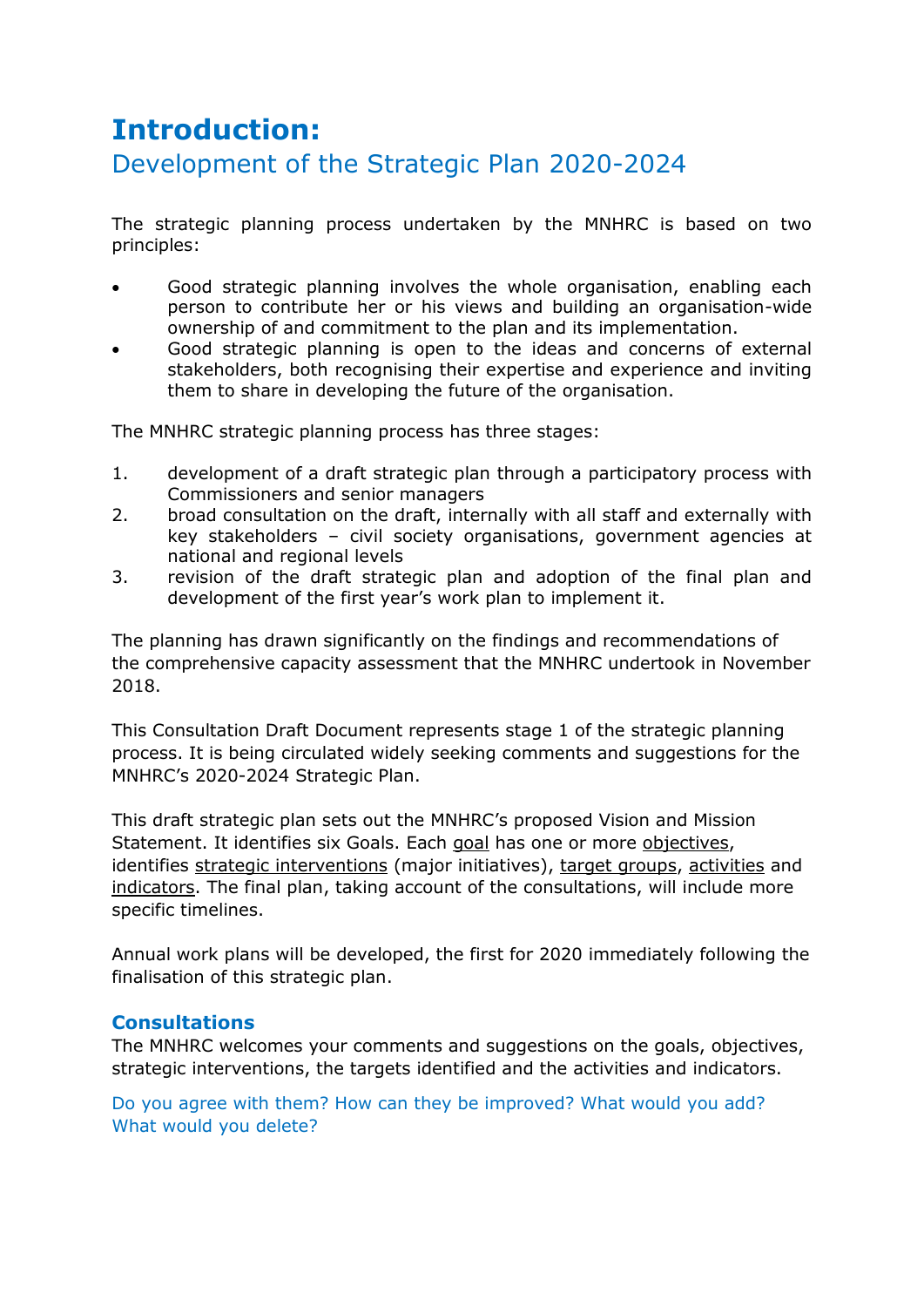## **Myanmar National Human Rights Commission:** Mandate & Functions

#### **Establishment and status**

The MNHRC was originally established on 5 September 2011 under an executive Notification (No. 34/2011) by the then President Thein Sein, with 15 commissioners. Initially dependent on an allocation from the President's Office budget. Since 2016 it has been allocated its own State budget line.

The MNHRC was placed on a statutory legal basis following the adoption in March 2014 of the Myanmar National Human Rights Commission Law (No. 21/2014, hereafter "MNHRC Law"), and 11 Commissioners were appointed under the new Law on 24 September 2014 for a five-year term. In October 2016 four Commissioners resigned. Three replacements were appointed in April 2018.

#### **Mandate, powers and functions**

As stipulated under Section 22 of the MNHRC Law, the MNHRC has the following powers and functions:

(a) human rights education and promoting public awareness of human rights;

(b) recommending to the Government the international human rights instruments to which Myanmar should become a party;

(c) reviewing existing laws and proposed bills for consistency with the international human rights instruments to which the State is a party and recommending the legislation and additional measures to be adopted for the promotion and protection of human rights;

(d) assisting the Government in respect of its preparation of reports to be submitted to international human rights monitoring mechanisms;

(e) investigating complaints of human rights violations including conducting inquiries and site visits;

(f) inspecting prisons, jails, detention centres;

(g) consulting and engaging with CSOs, unions, and other organisations, private sector, academic institutions, and other national, regional and international human rights mechanisms including UPR;

(h) submitting annual and (as an when necessary) special reports to the Parliament, Government or President, as appropriate;

(i) carrying out anything incidental or conducive to the implementation of any functions of the Commission.

For these purposes, "human rights" is defined (Section 2(c)) as the rights of citizens enshrined in the Constitution, as well as human rights contained in the Universal Declaration of Human Rights and in international human rights instruments applicable to the State (currently CRC, CEDAW, CRPD and ICESCR).

#### **Accreditation status**

The Sub-Committee on Accreditation (SCA) of the Global Alliance of National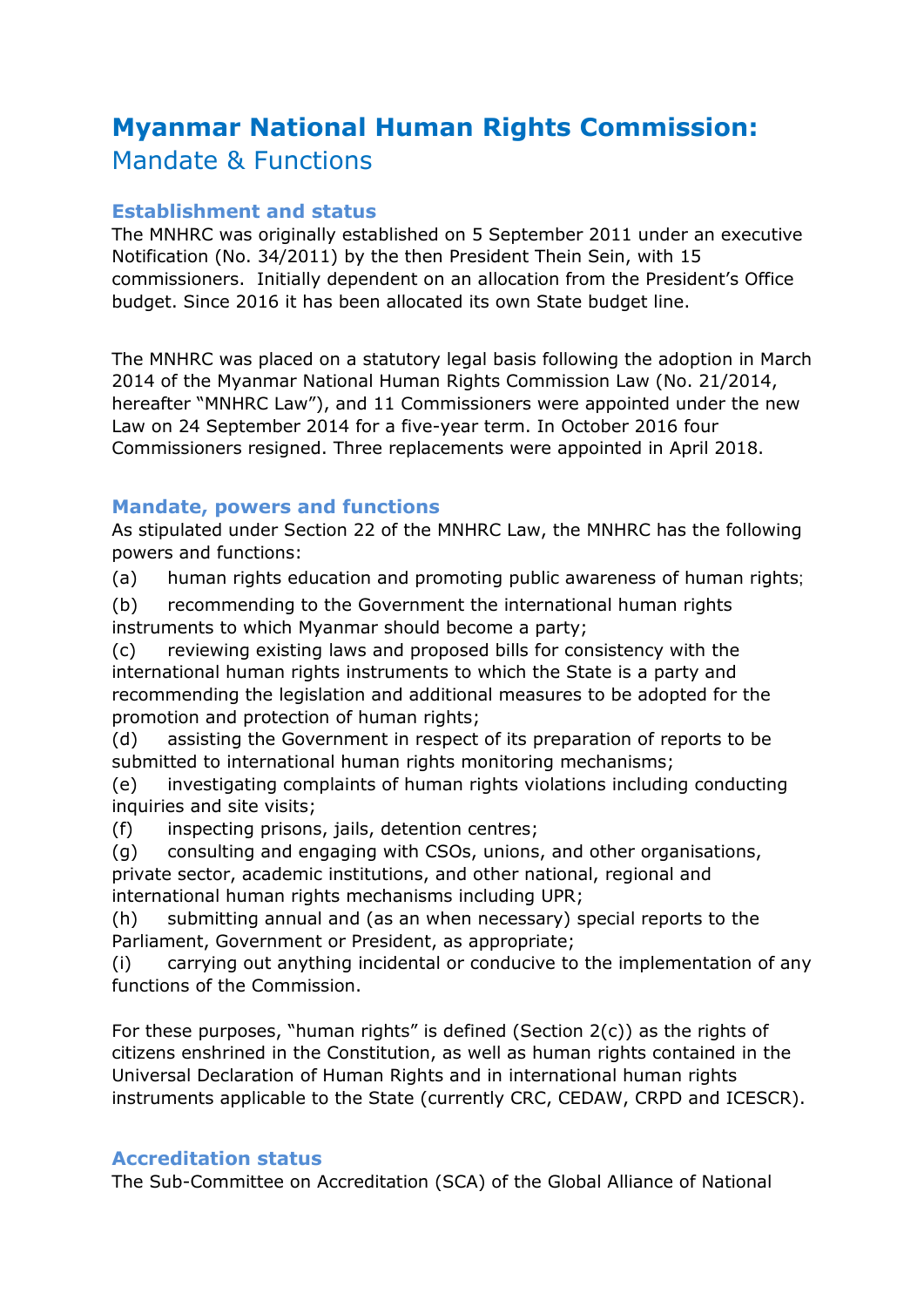Human Rights Institutions (GANHRI) reviewed the MNHRC's accreditation status in November 2015. It was accredited with B status.

In recommending that it be accredited with B status, the GANHRI Sub-Committee on Accreditation stated:

"The SCA welcomes the establishment of the NHRC in law. It commends the NHRC for its continuing efforts to promote human rights despite the challenging context in which it operates, noting in particular the NHRC coordinating program to educate key stakeholders in the application of human rights."

The SCA then identified a range of issues that had to be addressed if the MNHRC was to achieve A status. It encouraged the MNHRC to interpret its mandate in a broad, liberal and purposive manner, and to promote and protect human rights of all. A number of the SCA recommendations have since been implemented by the MNHRC. $<sup>1</sup>$ </sup>

#### **International relationships**

The MNHRC is a member of the South East Asia National Institutions Forum (SEANF); an associate member of the Asia Pacific Forum of National Human Rights Institutions (APF); and a member of the Global Alliance of National Human Rights Institutions (GANHRI).

#### Summary of activities 2014-2019

The first strategic plan covered 2014 to 2016. The goals and activities identified in that plan remained the basis for the MNHRC's work until now.

Those goals were:

-

- **Goal 1**: Increase awareness of and support for human rights
- **Goal 2**: Assist and encourage parliament and government to ensure that all laws, policies and programs are human rights compliant
- **Goal 3**: Monitor and investigate human rights violations and assist victims to obtain remedies
- **Goal 4**: Initiate and encourage the development of human rights law and mechanisms internationally and domestically
- **Goal 5**: Develop the MNHRC's structures, processes and staff so that it is as effective an NHRI as possible

<sup>1</sup> [https://nhri.ohchr.org/EN/AboutUs/GANHRIAccreditation/Documents/SCA%20FINAL%2](https://nhri.ohchr.org/EN/AboutUs/GANHRIAccreditation/Documents/SCA%20FINAL%20REPORT%20-%20NOVEMBER%202015-English.pdf) [0REPORT%20-%20NOVEMBER%202015-English.pdf](https://nhri.ohchr.org/EN/AboutUs/GANHRIAccreditation/Documents/SCA%20FINAL%20REPORT%20-%20NOVEMBER%202015-English.pdf)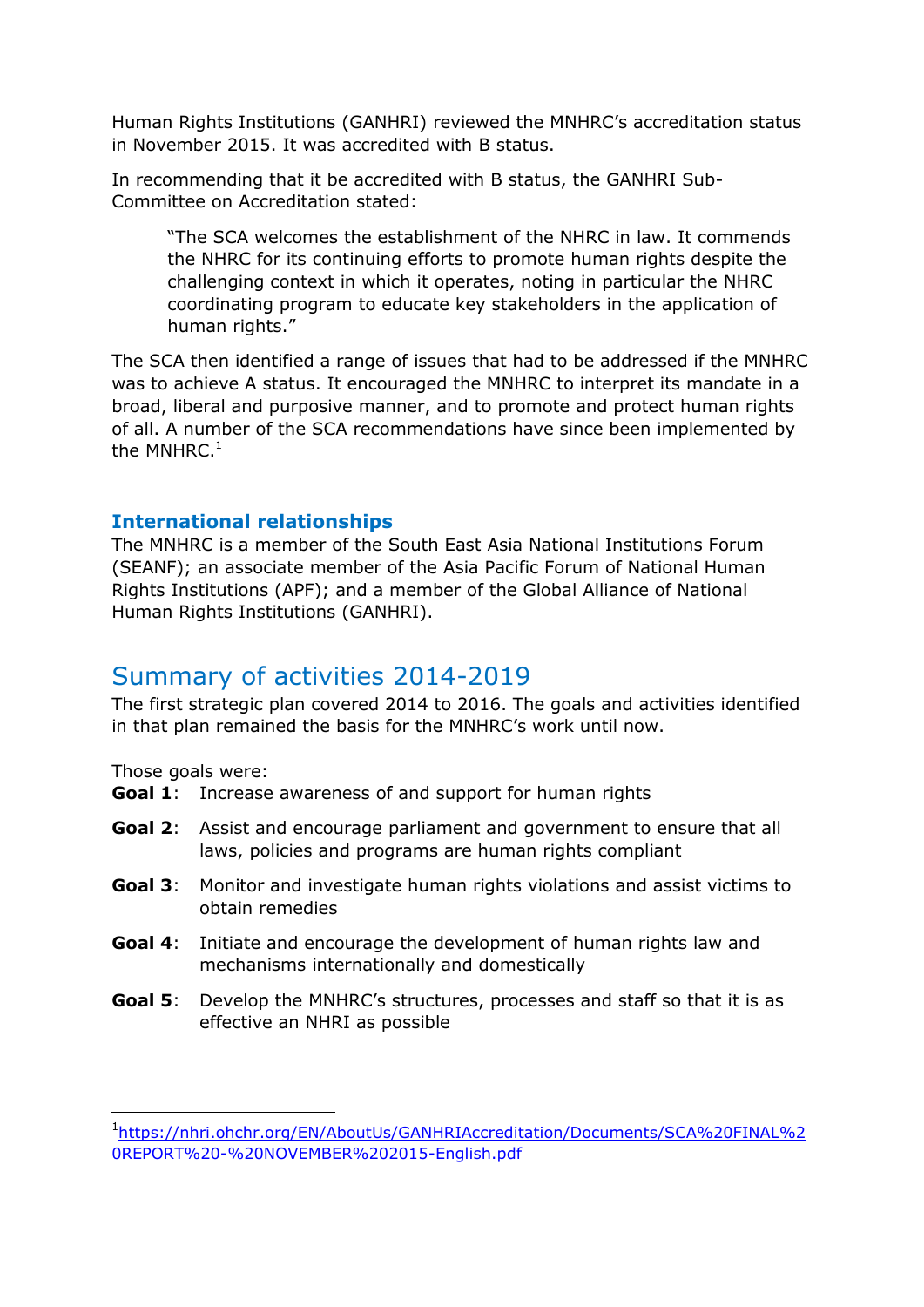## **Current context:**

## SWOT analysis

During the capacity assessment Commissioners, staff and external stakeholders discussed the strengths and weaknesses of the MNHRC and the challenges it faces. As part of this strategic planning, Commissioners and directors completed a further detailed analysis of the MNHRC's strengths and weaknesses; and identified the opportunities and threats it faces.

In summary, the strengths identified were

- MNHRC statute
- Status of Chairperson as Union Minister, Commissioners as Deputy Ministers
- Committed staff who want to learn more and do more
- Improved financial independence separate budget line
- Beginning establishment of branch offices
- Relationship with Parliament
- Awareness-raising & human rights education in all regions and states
- Detention monitoring & improved conditions
- Election monitoring
- Respect for MNHRC complaints processes by Government agencies
- President's responsiveness to legal and policy recommendations
- Member of National Level Committees on Women, Child Rights, Disability Rights & Human Trafficking & Rule of Law
- Engagement with UPR
- Membership of SEANF, APF & GANHRI

Weaknesses included

- Lack of gender balance and limited diversity among Commissioners
- Still some gender imbalance in staff management positions
- Lack of diversity among staff
- Difficulty recruiting and retaining well qualified staff
- Lack of policy research capacity

#### MNHRC also:

- Has a limited public profile
- Uses limited promotion and awareness raising methodologies and materials
- Receives few complaints from states
- Has limited collaboration with civil society organisations and NGOs.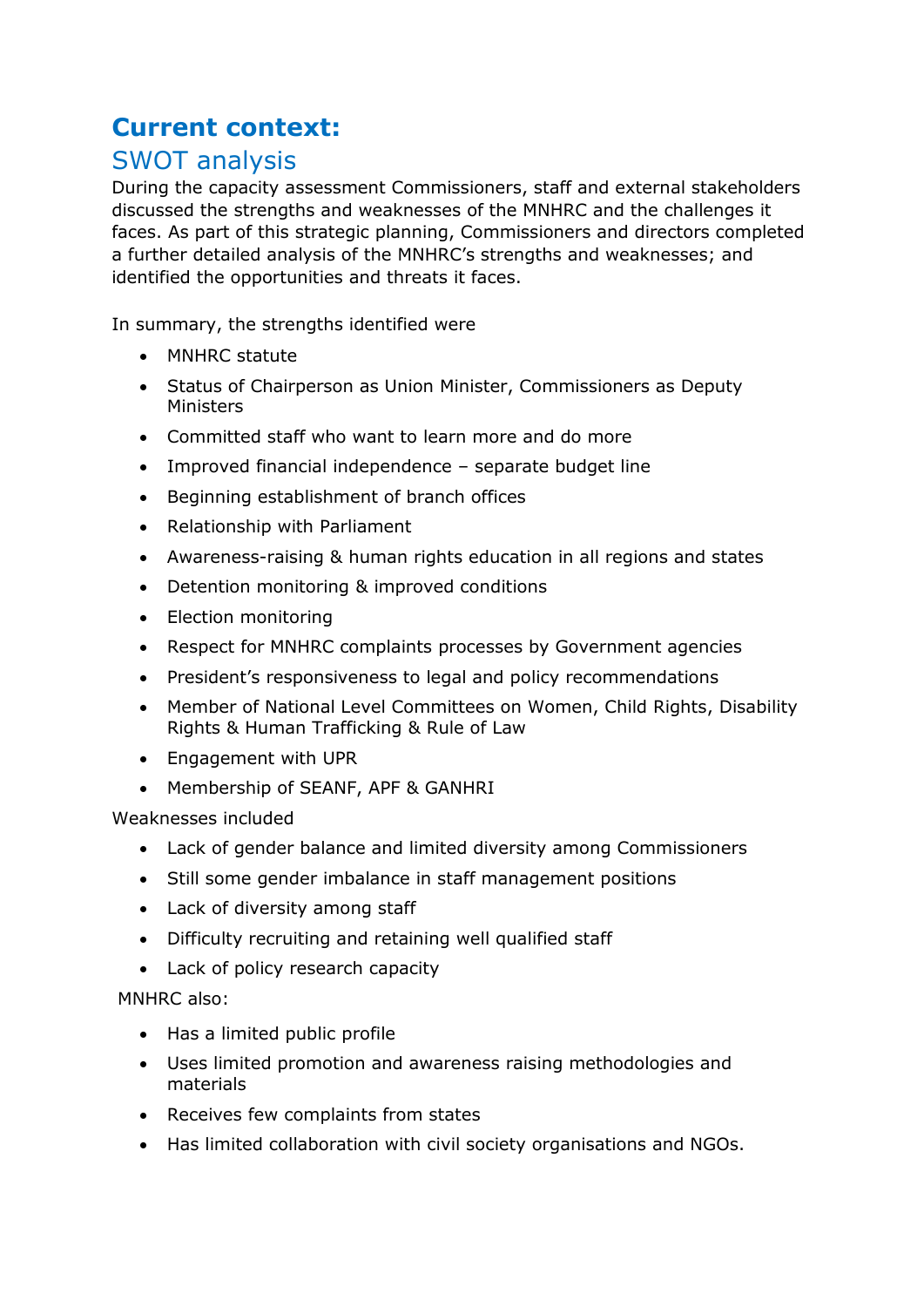There are significant factors in the external environment that impact on the functioning of the MNHRC and constitute the challenges that the MNHRC is facing. Myanmar is a country in transition to democracy. There is a low level of understanding about human rights. In many cases people are fearful of the repercussions if they complain or speak out against authorities.

Within Myanmar there are many internally displaced persons (IDPs), people from conflict zones, people in border areas and stateless persons who are most marginalized. The MNHRC recognizes the importance of working on these issues and building the trust of the general public.

### Priority issues

Commissioners and staff identified the following as critical human rights issues in Myanmar:

- Discrimination based on gender, ethnicity, religion
- Social disharmony due to conflicts and religious disharmony
- Torture
- Violation of women's rights and freedoms. ( Domestic violence, sexual violence, exploitation of underage girls)
- Violation of children's rights (exploitation, forced labour,street kids)
- Violation of environmental rights
- Lack of knowledge about human rights by school children and general public
- Poor working conditions and lack of labor rights /business and human rights issues
- Senior citizens' health care
- Issues of migrant workers from Myanmar working in other countries and other country nationals working in Myanmar.
- Rights of persons with disabilities (sexual violence, voting rights)
- Economic, social and cultural rights of people.
- Trafficking in persons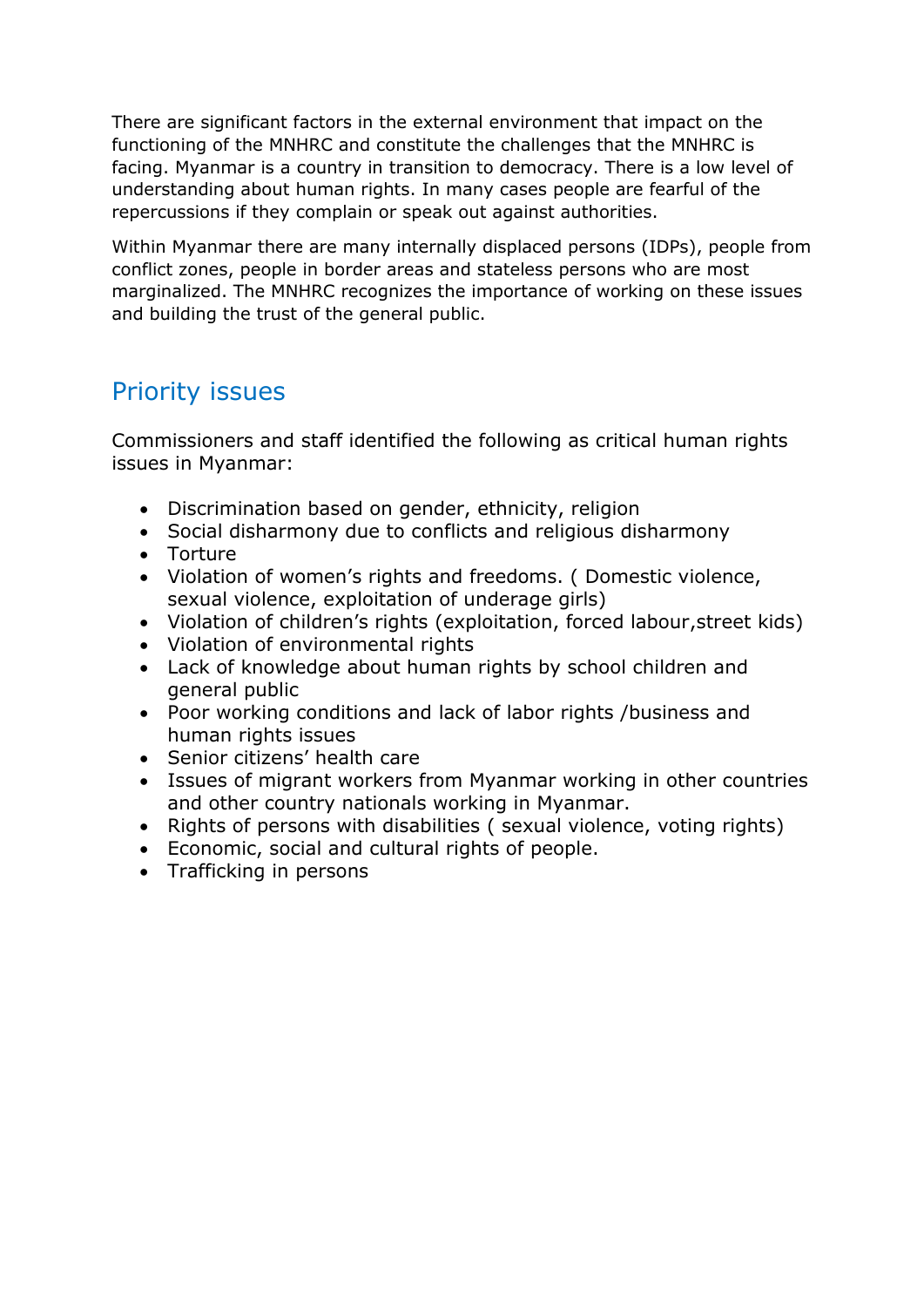## **Vision, Mission, Goals & Plan**

### Vision

*"Myanmar society in which human rights are respected, promoted, protected and fulfilled."*

### Mission statement

"*To achieve our vision we work proactively to build respect for human dignity, liberty and equality through the promotion and protection of human rights.*"

## Goals

- 1. Inspire greater public trust and confidence in MNHRC
- 2. Create a human rights culture in Myanmar through education and awareness raising
- 3. Reduce human rights violations in Myanmar
- 4. Protect and promote human rights through ratification of international human rights treaties
- 5. Protect and promote human rights through engagement with international human rights mechanisms and organisations
- 6. Develop a team of staff of well-qualified committed personnel at all levels of MNHRC

The **goals** represent the broad, long-term outcomes the MNHRC is working for.

The **objectives** state the medium-term aims of the MNHRC. The **strategic interventions** are the major actions the MNHRC will undertake to achieve the objectives. The **target groups** identify where the MNHRC will focus those strategic interventions. The **activities** list how the strategic interventions will be implemented. The **indicators** explain how the MNHRC will monitor whether the strategic objectives and the activities are achieving the objectives.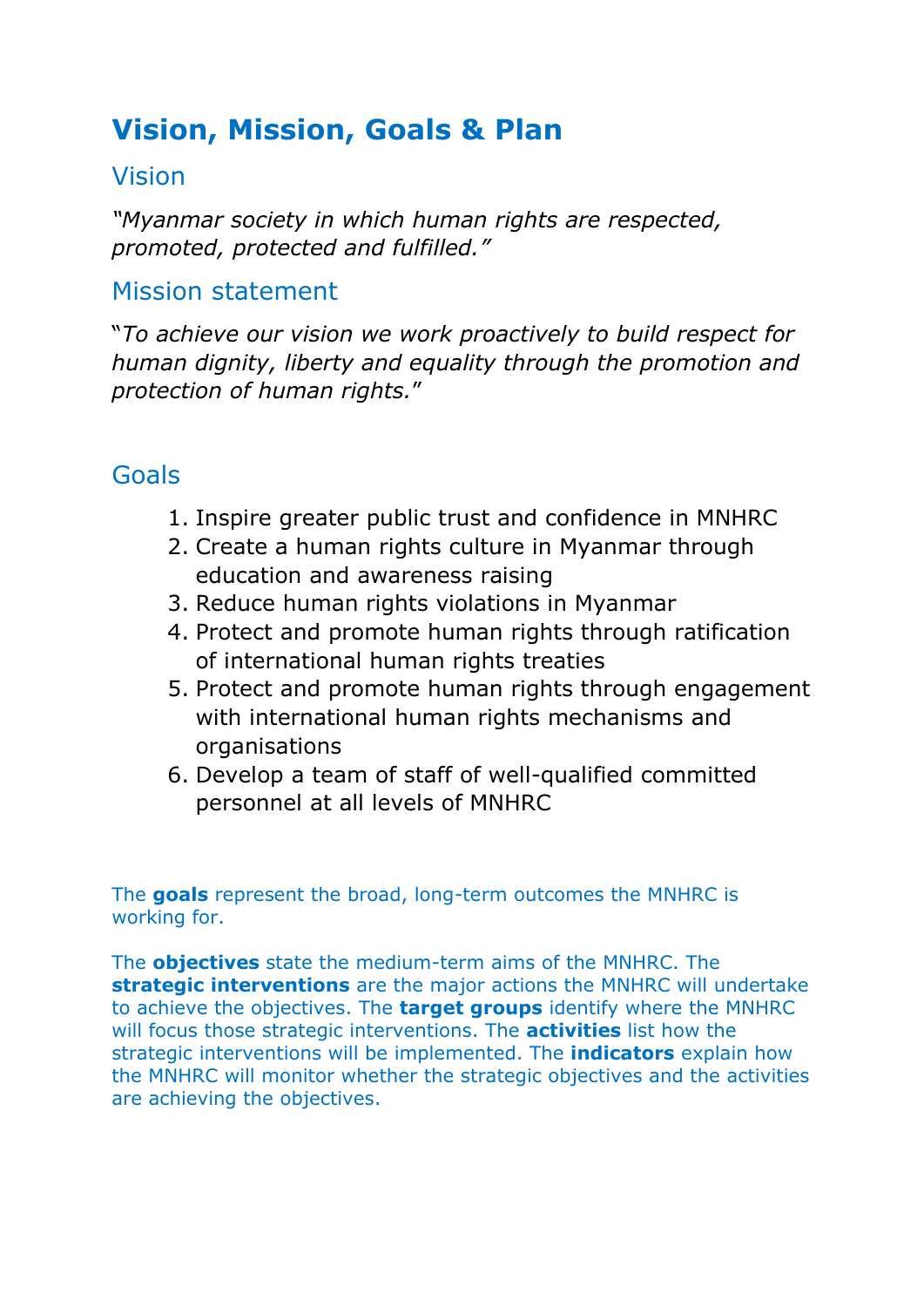| GOAL 1 -Inspire greater public trust and confidence<br>in MNHRC                                                                                                           |                                                                                                                                                                                           |                                                                                                                                                                                                                                                                                                                                                                                                                                                                                  |                                                                                                                                                                                                                                                                                                |  |  |  |
|---------------------------------------------------------------------------------------------------------------------------------------------------------------------------|-------------------------------------------------------------------------------------------------------------------------------------------------------------------------------------------|----------------------------------------------------------------------------------------------------------------------------------------------------------------------------------------------------------------------------------------------------------------------------------------------------------------------------------------------------------------------------------------------------------------------------------------------------------------------------------|------------------------------------------------------------------------------------------------------------------------------------------------------------------------------------------------------------------------------------------------------------------------------------------------|--|--|--|
| <b>Principles</b>                                                                                                                                                         | 1.1. OBJECTIVE- Demonstrate effectiveness of the<br><b>MNHRC as an NHRI in full compliance with the Paris</b>                                                                             |                                                                                                                                                                                                                                                                                                                                                                                                                                                                                  |                                                                                                                                                                                                                                                                                                |  |  |  |
| <b>STRATEGIC</b><br><b>INTERVENTIONS</b>                                                                                                                                  | <b>TARGET</b><br><b>GROUPS</b><br>[Rights<br>holders&<br><b>Duty</b><br><b>Bearers</b> ]                                                                                                  | <b>ACTIVITIES</b>                                                                                                                                                                                                                                                                                                                                                                                                                                                                | <b>INDICATORS</b>                                                                                                                                                                                                                                                                              |  |  |  |
| Advocating for<br>amendments to the<br>MNHRC Law to<br>strengthen its<br>mandate and other<br>legal amendments to<br>strengthen human<br>rights protections in<br>Myanmar | President<br>Government<br>officials<br>Parliament<br>Chief<br><b>Justice</b>                                                                                                             | Drafting amendments<br>Providing case for<br>change - evidence and<br>justifications<br>Advocating to all relevant<br>authorities to enact the<br>changes                                                                                                                                                                                                                                                                                                                        | Amendments<br>made to the<br><b>MNHRC Law</b><br>and other<br>related laws                                                                                                                                                                                                                     |  |  |  |
| Making MNHRC<br>accessible for all<br>people including<br>persons in remote<br>areas                                                                                      | Specially<br>target<br>expanding<br>services to<br>areas which<br>are very far<br>away, areas<br>undergoing<br>conflicts,<br>IDP camps,<br>border<br>villages<br>Youth and<br><b>CSOs</b> | Deciding on priority<br>areas for opening branch<br>offices<br>Opening a new branch<br>office each year in a<br>different region or state<br>Extending engagement<br>to remote areas through<br>increased number of field<br>visits, monitoring visits,<br>awareness raising<br>activities, human rights<br>dialogues with<br>communities etc<br>Improving engagement<br>with youth, including<br>development of a<br>consultation group<br>Regular meetings with<br><b>CSOs</b> | Number of<br>offices opened<br>Number of<br>*field visits<br>conducted;<br>*monitoring<br>visits<br>conducted;<br>*human rights<br>awareness<br>programs and<br>dialogues held<br>in areas far<br>away from Nay<br>Pyi Taw and<br>Yangon;<br>*meetings with<br>youth and<br>CSO <sub>s</sub> ; |  |  |  |
|                                                                                                                                                                           |                                                                                                                                                                                           |                                                                                                                                                                                                                                                                                                                                                                                                                                                                                  |                                                                                                                                                                                                                                                                                                |  |  |  |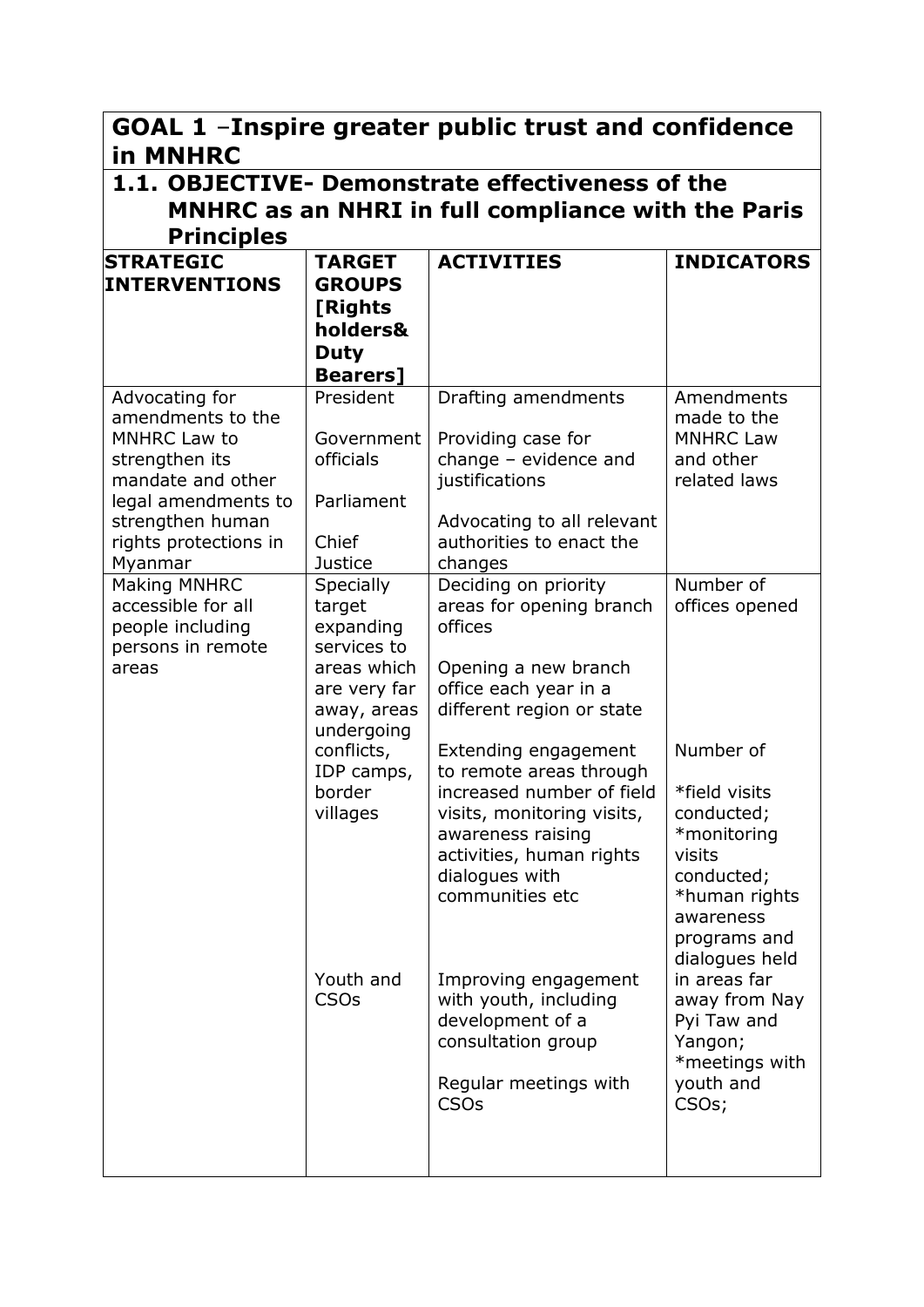| 1.2 Raise the Public Profile of MNHRC for transparency                                               |                                                                          |                                                                                                                                                                                                                                                                                                                                                                                                                                                                    |                                                                                                                                                                |  |  |
|------------------------------------------------------------------------------------------------------|--------------------------------------------------------------------------|--------------------------------------------------------------------------------------------------------------------------------------------------------------------------------------------------------------------------------------------------------------------------------------------------------------------------------------------------------------------------------------------------------------------------------------------------------------------|----------------------------------------------------------------------------------------------------------------------------------------------------------------|--|--|
|                                                                                                      | and accountability                                                       |                                                                                                                                                                                                                                                                                                                                                                                                                                                                    |                                                                                                                                                                |  |  |
| Develop and<br>implement an<br>Advocacy and<br>Communications<br>Strategy for the<br>Commission      | Media,<br>general<br>public and<br>Priority<br>target<br>groups          | Establishment of a<br>communications / media unit<br>within the MNHRC and appoint<br>a communications/media<br>specialist<br>Conduct advocacy training for<br>Commissioners and senior staff<br>of MNHRC                                                                                                                                                                                                                                                           | Monitoring<br>media<br>coverage<br>of MNHRC<br>and<br>human<br>rights<br>issues<br>Number<br>and                                                               |  |  |
|                                                                                                      |                                                                          |                                                                                                                                                                                                                                                                                                                                                                                                                                                                    | outcomes<br><b>of</b><br>advocacy<br>intervene-<br>tions by<br><b>MNHRC</b>                                                                                    |  |  |
|                                                                                                      |                                                                          | GOAL 2 - Create a human rights culture in Myanmar<br>through education and awareness raising                                                                                                                                                                                                                                                                                                                                                                       |                                                                                                                                                                |  |  |
| <b>Myanmar</b>                                                                                       |                                                                          | 2.1 OBJECTIVE - MNHRC's education and promotion<br>activities enhance the knowledge, skills, understanding<br>and capacity of the people and institutions to respect<br>human rights and improve the human rights situation in                                                                                                                                                                                                                                     |                                                                                                                                                                |  |  |
| <b>STRATEGIC</b><br><b>INTERVEN-</b><br><b>TIONS</b>                                                 | <b>TARGETS</b><br>[Rights<br>holders&<br><b>Duty</b><br><b>Bearers</b> ] | <b>ACTIVITIES</b>                                                                                                                                                                                                                                                                                                                                                                                                                                                  | <b>INDICA-</b><br><b>TORS</b>                                                                                                                                  |  |  |
| Development<br>of human<br>rights<br>education<br>strategy and<br>annual<br>implementatio<br>n plans | <b>CSOs</b><br>Governme<br>nt<br>Agencies<br>Academics                   | Consult with CSOs, government<br>agencies and academics in<br>developing the human rights<br>education plan<br>Develop a yearly human rights<br>education work plan to include<br>Training & awareness raising<br>program for general public,<br>government agencies and<br>academics<br>Teacher training on modern<br>$\bullet$<br>learner centered adult<br>education methodologies for<br>staff members involved in<br>promotion<br>Regular meetings with media | Strategy,<br>plans and<br>reports on<br>implementa<br>tion are<br>published<br>Annual<br>Report of<br><b>MNHRC</b><br>provides<br>data on<br>activities<br>and |  |  |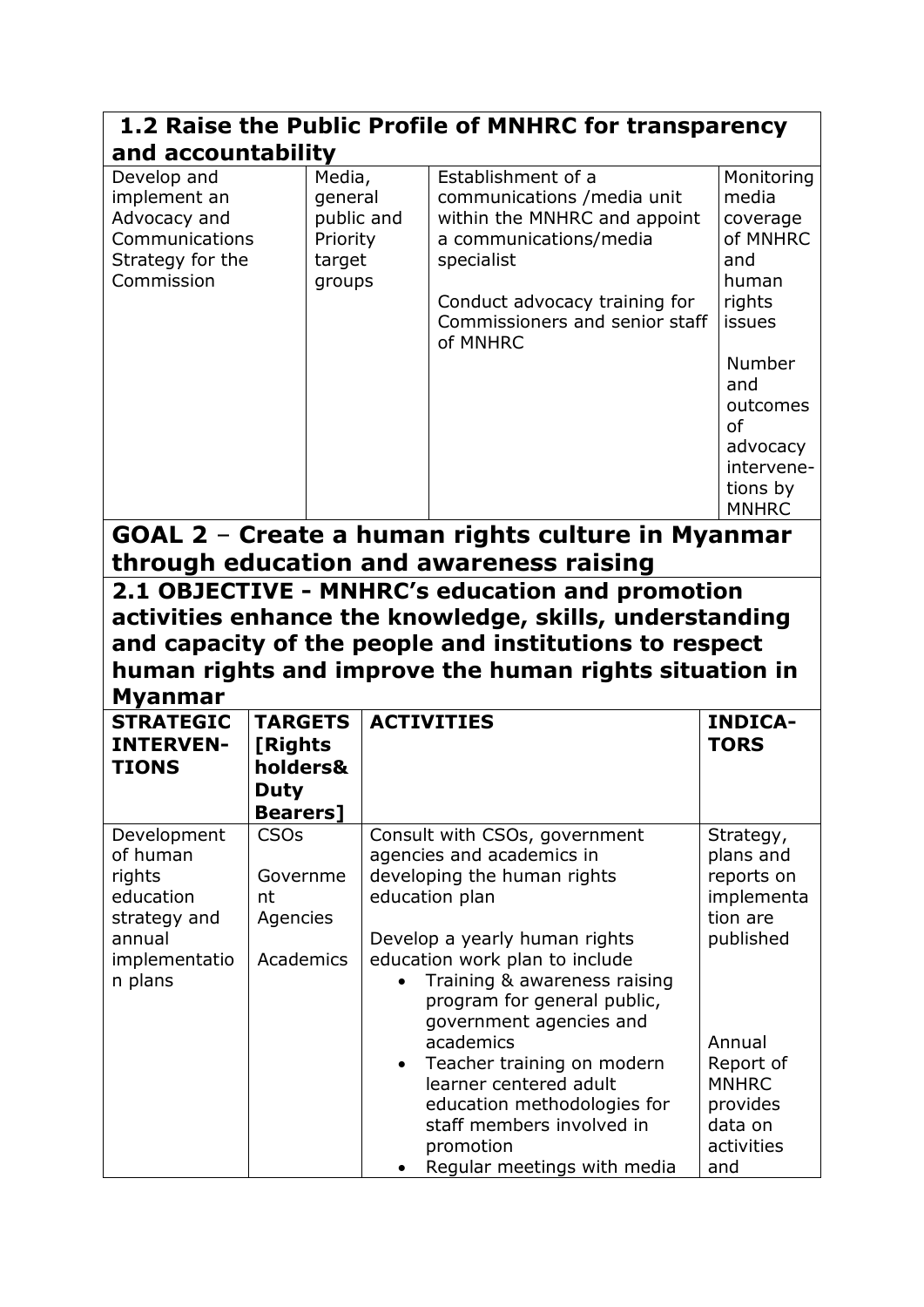|                                                                                                                                                                                                                       |                                                                                                                                                      |                                                                                                                                                                                                                                                                                                                                                                                                                                                                                                                                                                                                                                                                                                                                                                                                                                                                                                                                                                                                                                      | evaluations<br>undertaken                                                                                                                                                                                                                                       |
|-----------------------------------------------------------------------------------------------------------------------------------------------------------------------------------------------------------------------|------------------------------------------------------------------------------------------------------------------------------------------------------|--------------------------------------------------------------------------------------------------------------------------------------------------------------------------------------------------------------------------------------------------------------------------------------------------------------------------------------------------------------------------------------------------------------------------------------------------------------------------------------------------------------------------------------------------------------------------------------------------------------------------------------------------------------------------------------------------------------------------------------------------------------------------------------------------------------------------------------------------------------------------------------------------------------------------------------------------------------------------------------------------------------------------------------|-----------------------------------------------------------------------------------------------------------------------------------------------------------------------------------------------------------------------------------------------------------------|
| Development<br>of human<br>rights<br>education<br>manuals for<br>different<br>target<br>audiences and<br>materials<br>including<br>audio visuals<br>in all major<br>Myanmar<br>languages and<br>in diverse<br>formats | Military,<br>Police,<br>Judiciary,<br>General<br>Public,<br>Children,<br>Young<br>people,<br>PWD,<br>People in<br>conflict<br>situations<br>and IDPs | Dissemination of human rights<br>information in the states, regions,<br>autonomous regions and grassroots<br>level through<br>*HR talks/dialogues with public in<br>townships<br>*HR talks/dialogues with public in<br>grassroots levels<br>*Training workshops on HR<br>*Government Agencies in regions,<br>states, districts & townships:<br>*human rights basic courses and<br>advanced courses for the general<br>public<br>* workshops for local CRC, CEDAW<br>and CRPD committees<br>*human rights education TOTs<br>* Lectures on human rights:<br>- Central Institute of civil Servants<br>-Military Training Schools<br>-General Staff College<br>-National Defense College<br>-Police Training Institutions<br>-Training schools under Ministry of<br><b>Home Affairs</b><br>*Production of audio visual materials<br>for awareness of public<br>*Community awareness through<br>commemoration of international<br>days<br>*Translation and dissemination of<br>UDHR and other HR materials into<br>major ethnic languages | Number in<br>each<br>category of<br>activities<br>conducted<br><b>Brief</b><br>summary<br>reports on<br>activities<br>and their<br>outcomes<br>Annual<br>Report of<br><b>MNHRC</b><br>includes<br>evaluation<br>of the<br>impact of<br>activities<br>undertaken |
| Human rights<br>theme<br>competitions<br>at school<br>levels                                                                                                                                                          | students                                                                                                                                             | Human rights competitions at school<br>level:<br>painting, essay, poem, elocution,<br>song competitions                                                                                                                                                                                                                                                                                                                                                                                                                                                                                                                                                                                                                                                                                                                                                                                                                                                                                                                              | Number of<br>school<br>competition<br>s                                                                                                                                                                                                                         |
|                                                                                                                                                                                                                       |                                                                                                                                                      | Establishment of a child rights<br>section at MNHRC                                                                                                                                                                                                                                                                                                                                                                                                                                                                                                                                                                                                                                                                                                                                                                                                                                                                                                                                                                                  | Annual<br>Report of<br><b>MNHRC</b><br>includes                                                                                                                                                                                                                 |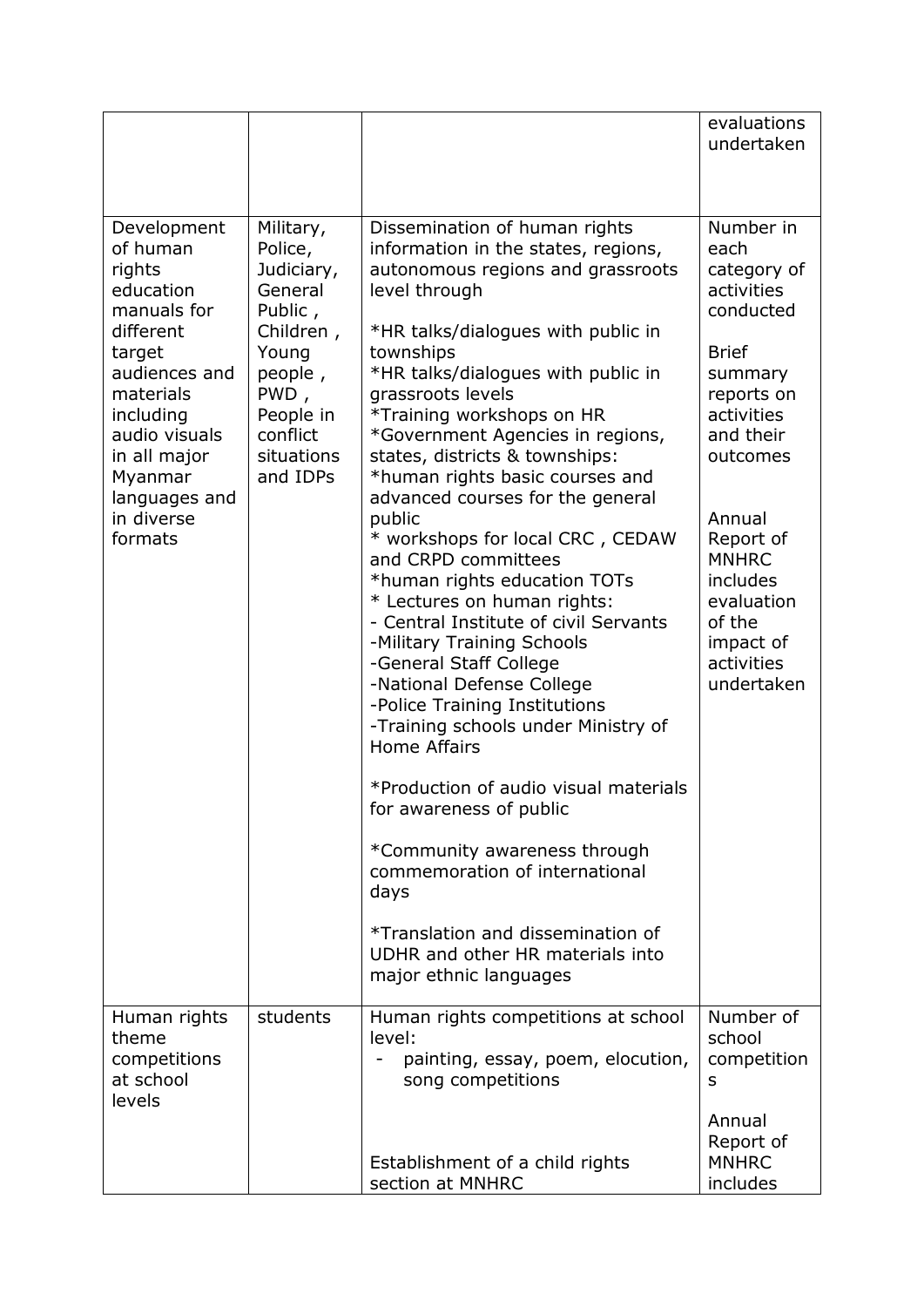|                                               |                                                         |                                                                     | evaluation<br>of the<br>impact of<br>school<br>engagemen<br>ts         |
|-----------------------------------------------|---------------------------------------------------------|---------------------------------------------------------------------|------------------------------------------------------------------------|
|                                               |                                                         |                                                                     | Presence of<br>a child<br>rights<br>section in<br><b>MNHRC</b>         |
|                                               | GOAL 3 - Reduce human rights violations in Myanmar      |                                                                     |                                                                        |
|                                               | 3.1 OBJECTIVE - MNHRC's targeted and effective          |                                                                     |                                                                        |
|                                               | complaints handling and monitoring activities           |                                                                     |                                                                        |
|                                               | contributes to human rights protection and reduction of |                                                                     |                                                                        |
| human rights abuses<br><b>STRATEGIC</b>       | <b>TARGET GROUPS</b>                                    | <b>ACTIVITIES</b>                                                   |                                                                        |
| <b>INTERVENTION</b><br>$\mathbf{s}$           | <b>Rights holders&amp;</b><br><b>Duty Bearers</b>       |                                                                     | <b>INDICATORS</b>                                                      |
| Conducting<br>systematic<br>monitoring visits | Prisons & Detention<br>Centres                          | Inspection,<br>inquiries                                            | <b>MNHRC</b><br>recommendations<br>resulting from<br>monitoring visits |
|                                               | Home for the Aged<br><b>IDP Camps</b>                   | Review and<br>make<br>recommendatio<br>ns to relevant<br>ministries | are increasingly<br>accepted and<br>implemented                        |
|                                               | Youth Training<br><b>Schools</b>                        | Roundtable<br>discussion with<br>Authorities                        |                                                                        |
|                                               | <b>Facilities for Persons</b><br>with Mental Illnesses  | Recommendati<br>ons to revise<br>legal<br><i>instruments</i>        |                                                                        |
|                                               | conflict zones                                          | (Jail Manual)                                                       |                                                                        |
| Holding public                                | Crisis-affected                                         | Conducting                                                          | Results of survey                                                      |
| inquiry on grave                              | people,                                                 | analysis of                                                         | of persons                                                             |
| and large scale                               | Workers,                                                | specific human                                                      | involved in                                                            |
| human rights<br>violations and                | Farmers,                                                | rights issues<br>and selected                                       | complaints<br>including                                                |
| issuing of public                             | Cultivators,<br>Persons with                            | cases                                                               | complainants and                                                       |
| reports                                       | disability,                                             |                                                                     | respondents                                                            |
|                                               | Women and Children                                      |                                                                     |                                                                        |
| Review existing                               | Prioritise victims of                                   | Investigate                                                         | Proportion of                                                          |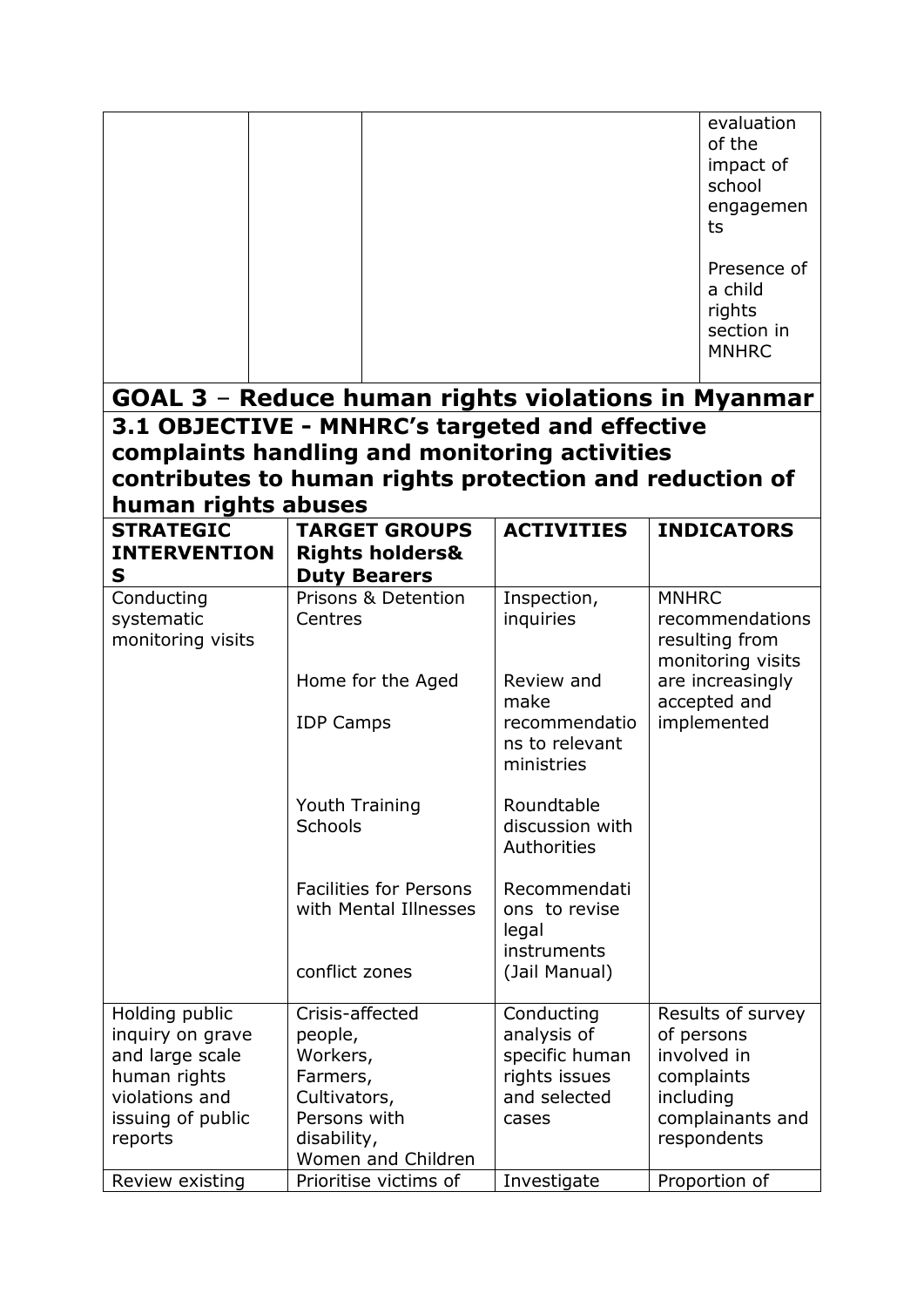| complaints<br>investigation<br>processes and<br>develop a plan to<br>provide greater<br>access and<br>confidence for<br>people to complain                                                  | in conflict                                                                                          | human rights abuses<br>in states and regions | complaints<br>received in<br>person,<br>through letters,<br>emails, website<br>and on human<br>situations<br>published in<br>media<br>Conduct field<br>investigations<br>when required<br>and take<br>prompt actions | complaints that<br>are resolved<br>within timelines<br>set for complaint<br>handling                         |
|---------------------------------------------------------------------------------------------------------------------------------------------------------------------------------------------|------------------------------------------------------------------------------------------------------|----------------------------------------------|----------------------------------------------------------------------------------------------------------------------------------------------------------------------------------------------------------------------|--------------------------------------------------------------------------------------------------------------|
| Building a<br>mechanism to<br>continue a closer<br>and systematic<br>engagement with<br>strategic<br>stakeholders who<br>could support<br>efforts of reducing<br>human rights<br>violations | Parliamentarians,<br>and Government<br>Officials,<br>Media,<br><b>Civil Society</b><br>Organizations | <b>Government Entities</b>                   | Conducting<br>workshops,<br>meetings and<br>dialogues                                                                                                                                                                | Improved<br>cooperation with<br>stakeholders                                                                 |
| Put in place a<br>follow-up<br>mechanism to<br>monitor<br>Government<br>implementation of<br><b>MNHRC</b><br>recommendations                                                                | Parliamentarians<br>Media<br><b>CSOs</b>                                                             | Government officials                         | Liaise with<br>Government<br>Agencies to<br>ensure the<br>timely and<br>effective<br>implementation<br>ot<br>recommendatio<br>ns                                                                                     | Percentage of<br><b>MNHRC</b><br>recommendations<br>implemented by<br>government<br>entities is<br>increased |
| Establish a data<br>base on human<br>rights violations                                                                                                                                      | <b>MNHRC</b><br>Commissioners and<br>staff                                                           |                                              | Systematically<br>record and<br>analyse data<br>including from<br>human rights<br>violations and<br>from visits to<br>places of<br>detention                                                                         | Publication of<br>twice yearly<br>reports on data<br>collected                                               |
| 3.2 Universal human rights principles and standards are<br>included in national legislation, policies and programs                                                                          |                                                                                                      |                                              |                                                                                                                                                                                                                      |                                                                                                              |
| Providing advice<br>to President,                                                                                                                                                           |                                                                                                      |                                              | Reviewing legislation, policy<br>proposals and programs and making                                                                                                                                                   | The<br>percenta                                                                                              |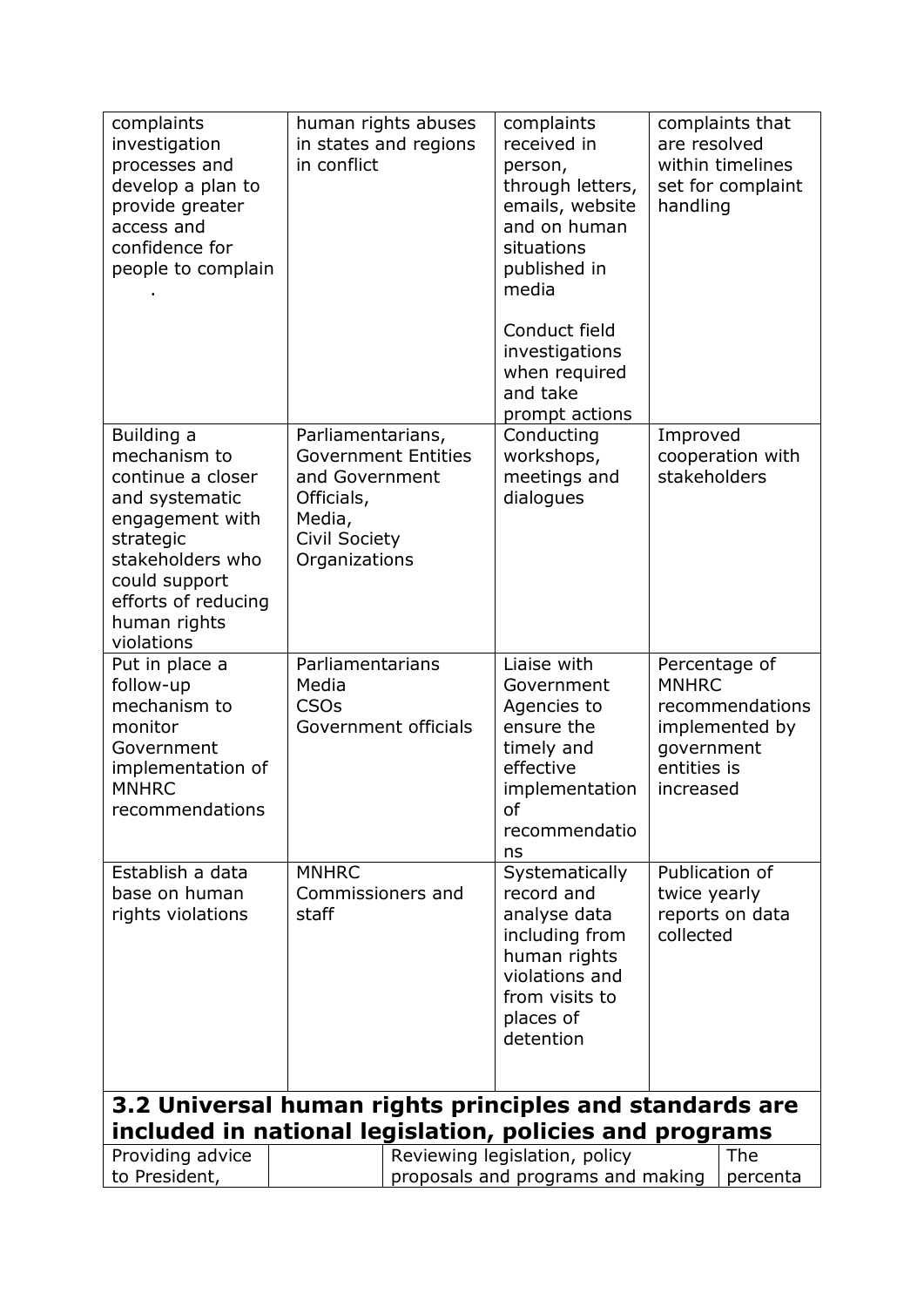| Government<br>Ministries and<br>Parliaments on<br><b>HR</b>                                                                                                     |                                                                                              | submissions<br>Holding workshops                                                                                                                             |                                                                                                                       |                     |
|-----------------------------------------------------------------------------------------------------------------------------------------------------------------|----------------------------------------------------------------------------------------------|--------------------------------------------------------------------------------------------------------------------------------------------------------------|-----------------------------------------------------------------------------------------------------------------------|---------------------|
| GOAL 4 - Protect and promote human rights through<br>ratification of international human rights treaties                                                        |                                                                                              |                                                                                                                                                              |                                                                                                                       |                     |
| 4.1 OBJECTIVE - Strengthening of Myanmar's human<br>rights situation by effective domestic implementation of<br>ratified international human rights instruments |                                                                                              |                                                                                                                                                              |                                                                                                                       |                     |
| <b>STRATEGIC</b><br><b>INTERVENTIONS</b>                                                                                                                        | <b>TARGET</b><br><b>GROUPS</b><br><b>Rights</b><br>holders&<br><b>Duty</b><br><b>Bearers</b> | <b>ACTIVITIES</b>                                                                                                                                            | <b>INDICATORS</b>                                                                                                     |                     |
| Reviewing international<br>human rights<br>instruments not yet<br>ratified/acceded by<br>Myanmar                                                                | Government                                                                                   | priority given<br>to ICCPR and<br><b>UNCAT</b><br>Issue<br>recommendatio<br>ns to<br>Government to<br>accede to<br><b>UNCAT</b>                              | <b>MNHRC</b><br>recommendations<br>into consideration<br>and accepted by<br>Parliament,<br>Government and<br>ratified | and views are taken |
|                                                                                                                                                                 |                                                                                              | Convention on<br>the Rights of<br>Migrant<br>Workers<br>Issue<br>recommendatio<br>ns to<br>Government to<br>accede to<br>Convention on<br>Migrant<br>Workers |                                                                                                                       |                     |
| <b>Building Government</b><br>and officials support for<br>ratifications of                                                                                     | Government                                                                                   | Advocacy with<br>Government,<br>officials and                                                                                                                | <b>MNHRC</b><br>recommendations                                                                                       | and views are taken |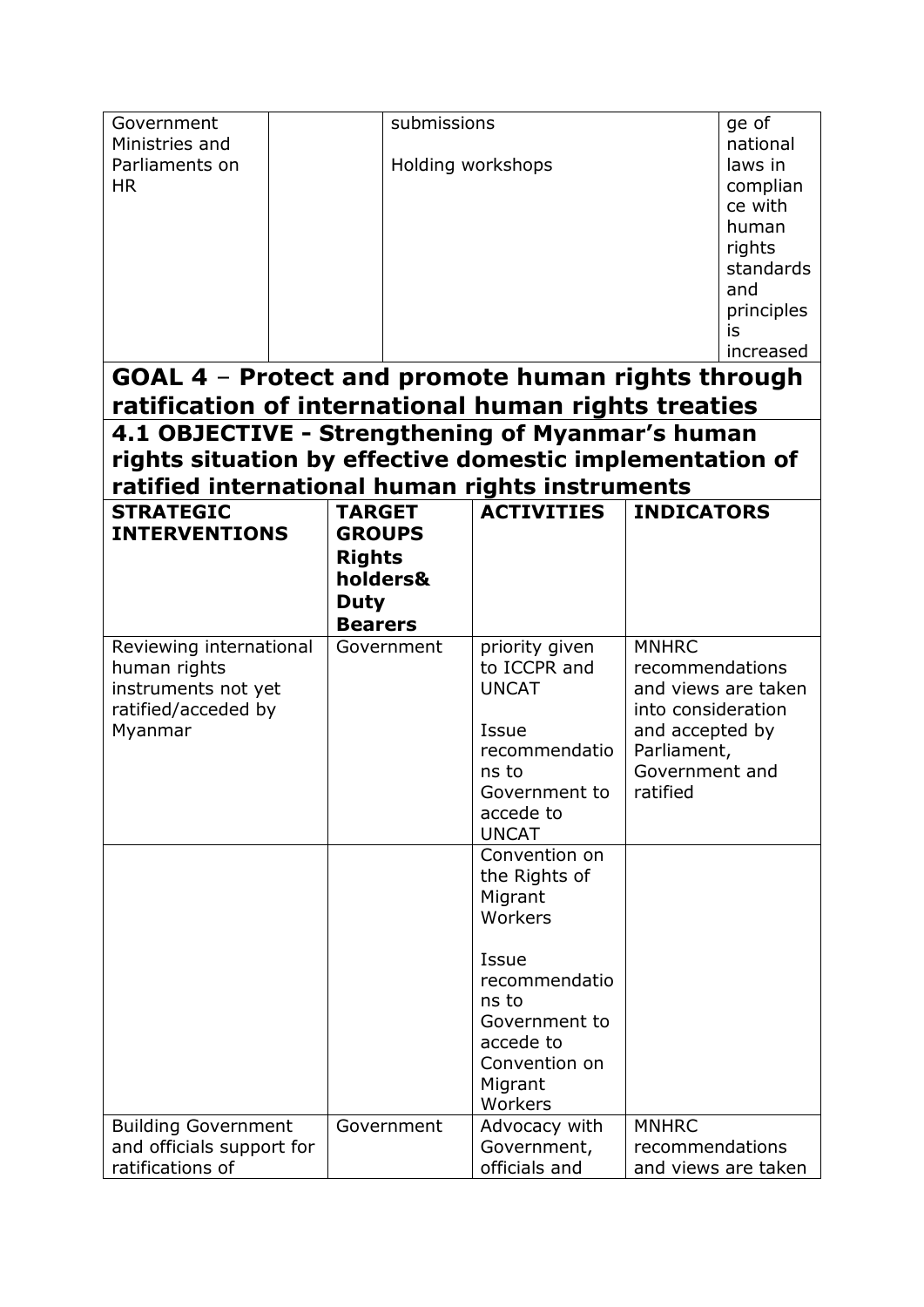| international human<br>rights instruments                                                                                           |                                                                                                                                                                                              | relevant<br>Ministries by<br>conducting<br>workshops with<br>the support of<br>international<br>and regional<br>institutions                                                                                                                                                                                     | Parliament, | into consideration<br>and accepted by<br>Government and<br>human rights<br>treaties are ratified                                                                   |
|-------------------------------------------------------------------------------------------------------------------------------------|----------------------------------------------------------------------------------------------------------------------------------------------------------------------------------------------|------------------------------------------------------------------------------------------------------------------------------------------------------------------------------------------------------------------------------------------------------------------------------------------------------------------|-------------|--------------------------------------------------------------------------------------------------------------------------------------------------------------------|
|                                                                                                                                     | <b>GOAL 5 - Protect and promote human rights through</b><br>engagement with international human rights<br>mechanisms and organisations                                                       |                                                                                                                                                                                                                                                                                                                  |             |                                                                                                                                                                    |
|                                                                                                                                     | 5.1 Objective - Consulting, engaging and cooperating<br>with international human rights mechanisms and<br>organisations to strengthen promotion and protection of<br>human rights in Myanmar |                                                                                                                                                                                                                                                                                                                  |             |                                                                                                                                                                    |
| <b>STRATEGIC</b><br><b>INTERVENTI</b><br><b>ONS</b>                                                                                 | <b>TARGET GROUPS</b><br><b>Rights holders&amp;</b><br><b>Duty Bearers</b>                                                                                                                    | <b>ACTIVITIES</b>                                                                                                                                                                                                                                                                                                |             | <b>INDICATO</b><br><b>RS</b>                                                                                                                                       |
| Engage with<br><b>UN Universal</b><br>Periodic<br>Review and<br>with Special<br>Procedures,<br>Rapporteurs<br>and Working<br>Groups | Parliamentarians,<br><b>Government Officials</b><br>and personnel from<br>Civil Society<br>Organizations and<br>Academics                                                                    | Information sharing with<br>government and civil<br>society about the work<br>of the UPR and Special<br>Procedures, especially<br>related to Myanmar<br>Training for key<br>personnel in government<br>and civil society on UPR,<br>and Special Procedures<br>and on engagement with<br>the same<br>Follow up on |             | <b>MNHRC</b><br>meets<br>deadlines for<br>engaging<br>with UPR and<br>contributes to<br>relevant<br>Special<br>Procedures,<br>Rapporteurs<br>and Working<br>Groups |
|                                                                                                                                     |                                                                                                                                                                                              | Government<br>implementation of<br>recommendations and<br>advocate with<br>Government on<br>implementation of any<br>pending<br>recommendations                                                                                                                                                                  |             |                                                                                                                                                                    |
| Engage with                                                                                                                         | Parliamentarians,                                                                                                                                                                            | Information sharing with                                                                                                                                                                                                                                                                                         |             | Monitoring                                                                                                                                                         |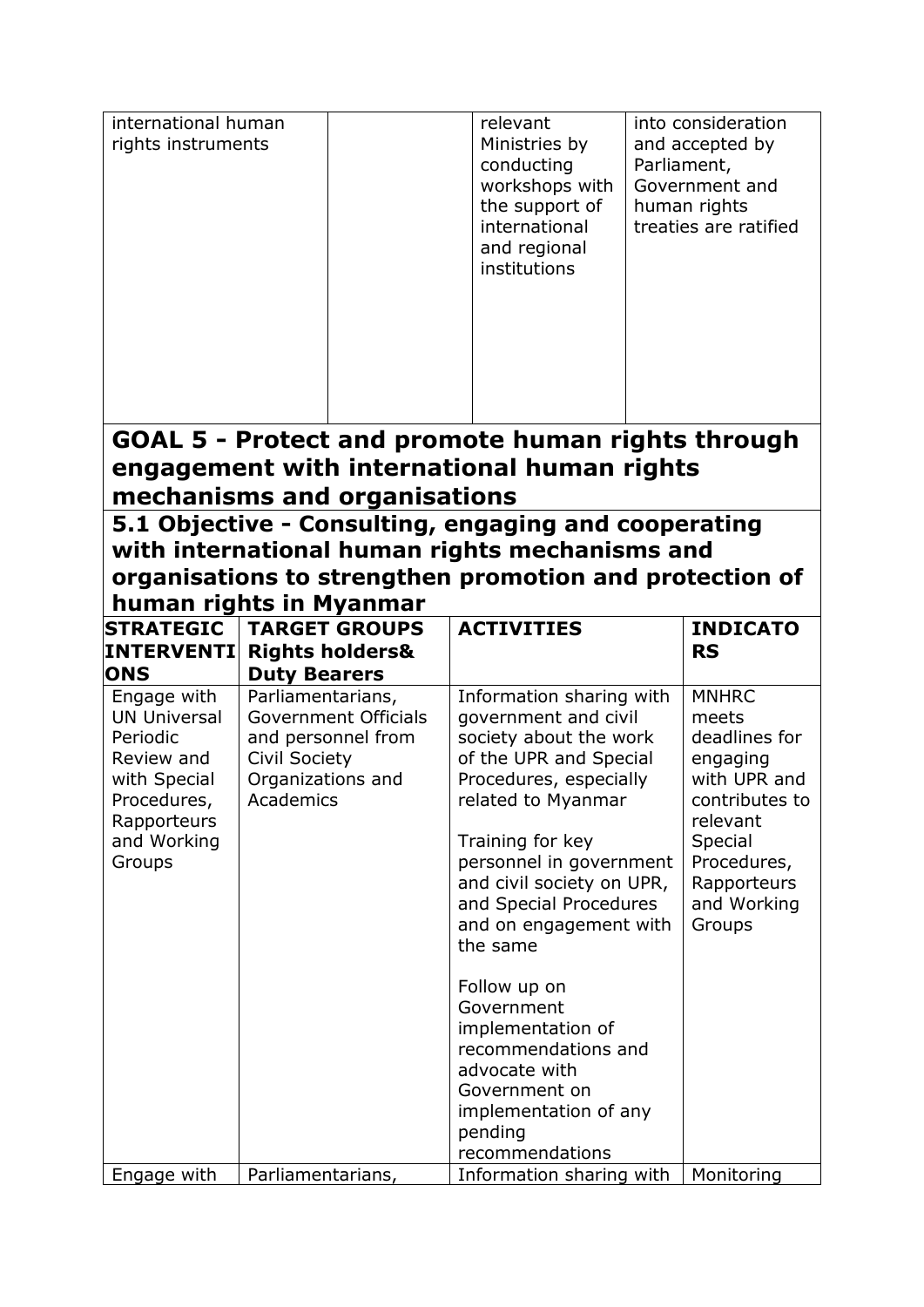| <b>UN Human</b><br><b>Rights Treaty</b><br><b>Bodies</b><br>Play an active<br>role in<br>international<br>and regional<br>human rights<br>fora | <b>Government Officials</b><br>and personnel from<br><b>Civil Society</b><br>Organizations and<br>Academics<br><b>GANHRI</b><br><b>APF</b><br><b>SEANF</b> | government and civil<br>society about different<br>Treaty Bodies and their<br>functions, especially<br>related to Myanmar<br>Training for key<br>personnel in government<br>and civil society on<br>different UN Treaty<br>Bodies and engagement<br>with the same<br>Follow up on<br>Government<br>implementation of<br><b>Concluding Observations</b><br>of different Treaty<br>Bodies and advocate<br>with Government for<br>implementation of any<br>pending Observations<br>Attend international/<br>regional human rights<br>fora<br>Provide summary<br>reports of outcomes/ | report on<br>implementati<br>on of<br>international<br>human rights<br>treaty body<br>recommendat<br>ions<br>published<br>annually<br>Number of<br>fora attended<br>Number of<br>reports<br>released by |
|------------------------------------------------------------------------------------------------------------------------------------------------|------------------------------------------------------------------------------------------------------------------------------------------------------------|-----------------------------------------------------------------------------------------------------------------------------------------------------------------------------------------------------------------------------------------------------------------------------------------------------------------------------------------------------------------------------------------------------------------------------------------------------------------------------------------------------------------------------------------------------------------------------------|---------------------------------------------------------------------------------------------------------------------------------------------------------------------------------------------------------|
|                                                                                                                                                |                                                                                                                                                            | decisions of such fora to<br>Parliament and public                                                                                                                                                                                                                                                                                                                                                                                                                                                                                                                                | MNHRC on<br>such fora                                                                                                                                                                                   |
|                                                                                                                                                |                                                                                                                                                            | GOAL 6 - Develop a team of staff of well-qualified                                                                                                                                                                                                                                                                                                                                                                                                                                                                                                                                |                                                                                                                                                                                                         |
|                                                                                                                                                |                                                                                                                                                            | committed personnel at all levels of MNHRC<br>6.1 OBJECTIVE- Recruiting and training to have well-                                                                                                                                                                                                                                                                                                                                                                                                                                                                                |                                                                                                                                                                                                         |
|                                                                                                                                                | qualified committed staff                                                                                                                                  |                                                                                                                                                                                                                                                                                                                                                                                                                                                                                                                                                                                   |                                                                                                                                                                                                         |
| <b>STRATEGIC</b><br><b>INTERVENTI</b><br><b>ONS</b>                                                                                            | <b>TARGET</b><br><b>GROUPS</b><br><b>Rights</b><br>holders&<br><b>Duty Bearers</b>                                                                         | <b>ACTIVITIES</b>                                                                                                                                                                                                                                                                                                                                                                                                                                                                                                                                                                 | <b>INDICATORS</b>                                                                                                                                                                                       |
| Development<br>of an effective<br>human<br>resource<br>framework<br>and plan                                                                   | All MNHRC staff                                                                                                                                            | Capacity building and<br>professional development,<br>prioritizing office skills and<br>human rights<br>knowledge(domestic/interna<br>tional)                                                                                                                                                                                                                                                                                                                                                                                                                                     | Commissioners'<br>capacity<br>enhanced<br>The quality of<br>MNHRC's<br>activities are<br>enhanced<br>Improvement<br>in individual                                                                       |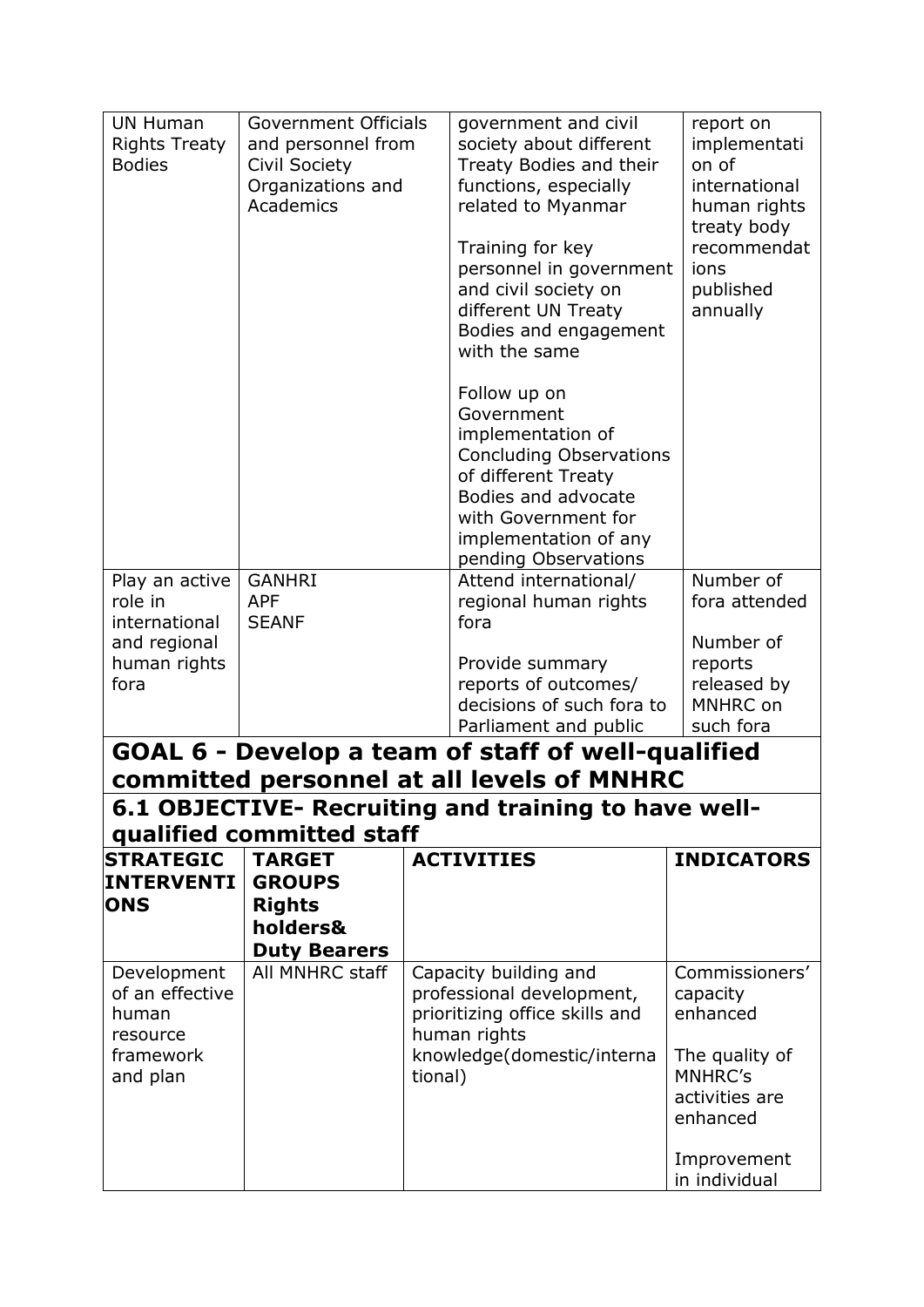|                                                                                                                                                                            |                                                                               |                                                                                                                                                                                                      | performance<br>records                                                                                                                      |
|----------------------------------------------------------------------------------------------------------------------------------------------------------------------------|-------------------------------------------------------------------------------|------------------------------------------------------------------------------------------------------------------------------------------------------------------------------------------------------|---------------------------------------------------------------------------------------------------------------------------------------------|
| Recruiting<br>and retaining<br>qualified staff<br>to the full<br>capacity of<br>305 by 2023                                                                                | Commissioners &<br>senior managers                                            | Establish job descriptions,<br>duties and functions for<br>each staff member<br>Training given for specific<br>duties and functions and<br>human rights knowledge                                    | Staff take more<br>responsibility in<br>human rights<br>investigations,<br>promotion and<br>protection<br>activities                        |
|                                                                                                                                                                            |                                                                               | Provision of necessary office<br>equipment depending on<br>the increased number of<br>staff                                                                                                          | Sufficient<br>numbers of well<br>qualified staff<br>with relevant<br>experiences                                                            |
|                                                                                                                                                                            |                                                                               | Creation of opportunities for<br>suitable salaries,<br>entitlements, social<br>security, welfare and career<br>development                                                                           | apply for<br><b>MNHRC</b><br>positions<br>advertised                                                                                        |
|                                                                                                                                                                            |                                                                               | Modernisation of procedures<br>for staff welfare                                                                                                                                                     |                                                                                                                                             |
|                                                                                                                                                                            |                                                                               | Provision of recognition for<br>efficient performance of<br>staff                                                                                                                                    |                                                                                                                                             |
| Increased<br>involvement<br>of staff in the<br>planning,<br>implementatio<br>n and<br>monitoring of<br>the<br>Commissions'<br>Strategic Plan<br>and programs               | <b>MNHRC</b><br>Commissioners<br>& staff                                      | Regular staff meetings<br>MNHRC annual work plan<br>published with calendar<br>dates for planning activities<br>and monitoring reviews                                                               | All staff have<br>annual<br>individual work<br>plans that<br>relate to the<br><b>MNHRC</b><br>strategic goals                               |
| Proactively<br>engage in<br>resource<br>mobilization<br>to obtain the<br>required<br>financial<br>resources<br>from state<br>budget and<br>technical<br>assistance<br>from | Parliament,<br>Government<br>and<br>international<br>partner<br>organizations | Develop annual work plan<br>with accompanying<br>proposed budget<br><b>Advocate to Government</b><br>and Parliament for more<br>resources for human rights<br>promotion and protection<br>activities | Increased<br>funding<br>achieved for<br>human rights<br>promotion and<br>protection<br>activities; and<br>new state and<br>regional offices |